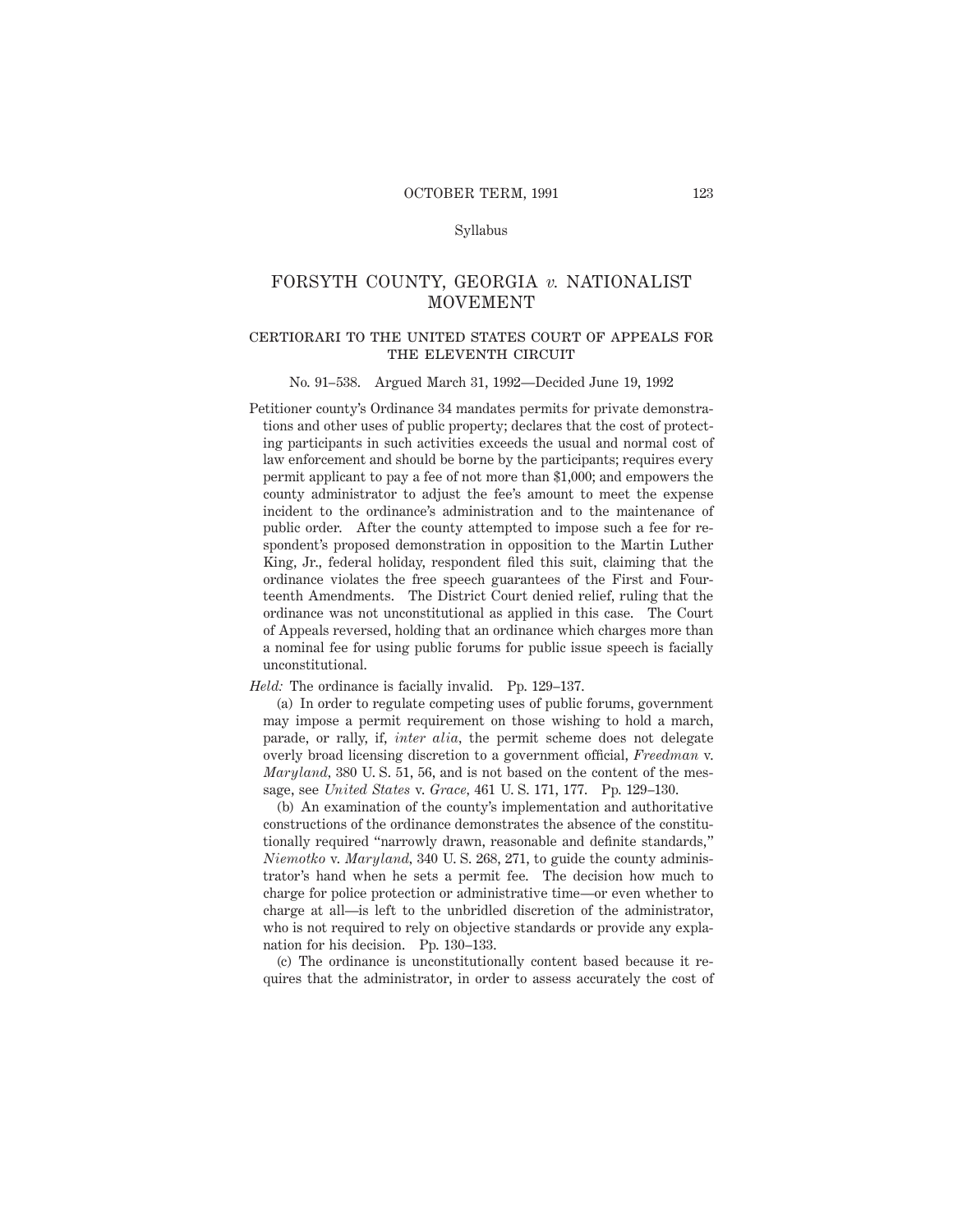security for parade participants, must examine the content of the message conveyed, estimate the public response to that content, and judge the number of police necessary to meet that response. *Cox* v. *New Hampshire,* 312 U. S. 569, distinguished. Pp. 133–136.

(d) Neither the \$1,000 cap on the permit fee, nor even some lower "nominal" cap, could save the ordinance. *Murdock* v. *Pennsylvania,* 319 U. S. 105, 116, distinguished. The level of the fee is irrelevant in this context, because no limit on the fee's size can remedy the ordinance's constitutional infirmities. Pp. 136–137.

913 F. 2d 885 and 934 F. 2d 1482, affirmed.

BLACKMUN, J., delivered the opinion of the Court, in which STEVENS, O'CONNOR, KENNEDY, and SOUTER, JJ., joined. REHNQUIST, C. J., filed a dissenting opinion, in which White, Scalia, and Thomas, JJ., joined, *post,* p. 137.

*Robert S. Stubbs III* argued the cause for petitioner. With him on the briefs was *Gordon A. Smith.*

*Richard Barrett* argued the cause and filed a brief for respondent.\*

JUSTICE BLACKMUN delivered the opinion of the Court.

In this case, with its emotional overtones, we must decide whether the free speech guarantees of the First and Fourteenth Amendments are violated by an assembly and parade ordinance that permits a government administrator to vary the fee for assembling or parading to reflect the estimated cost of maintaining public order.

## I

Petitioner Forsyth County is a primarily rural Georgia county approximately 30 miles northeast of Atlanta. It has

<sup>\*</sup>*Jody M. Litchford* filed a brief for the city of Orlando et al. as *amici curiae* urging reversal.

Briefs of *amici curiae* urging affirmance were filed for the American Civil Liberties Union et al. by *Eric Neisser, Steven R. Shapiro, John A. Powell,* and *Elliot M. Mincberg;* for the American Federation of Labor and Congress of Industrial Organizations by *Marsha S. Berzon* and *Laurence Gold;* and for Public Citizen by *David C. Vladeck* and *Alan B. Morrison.*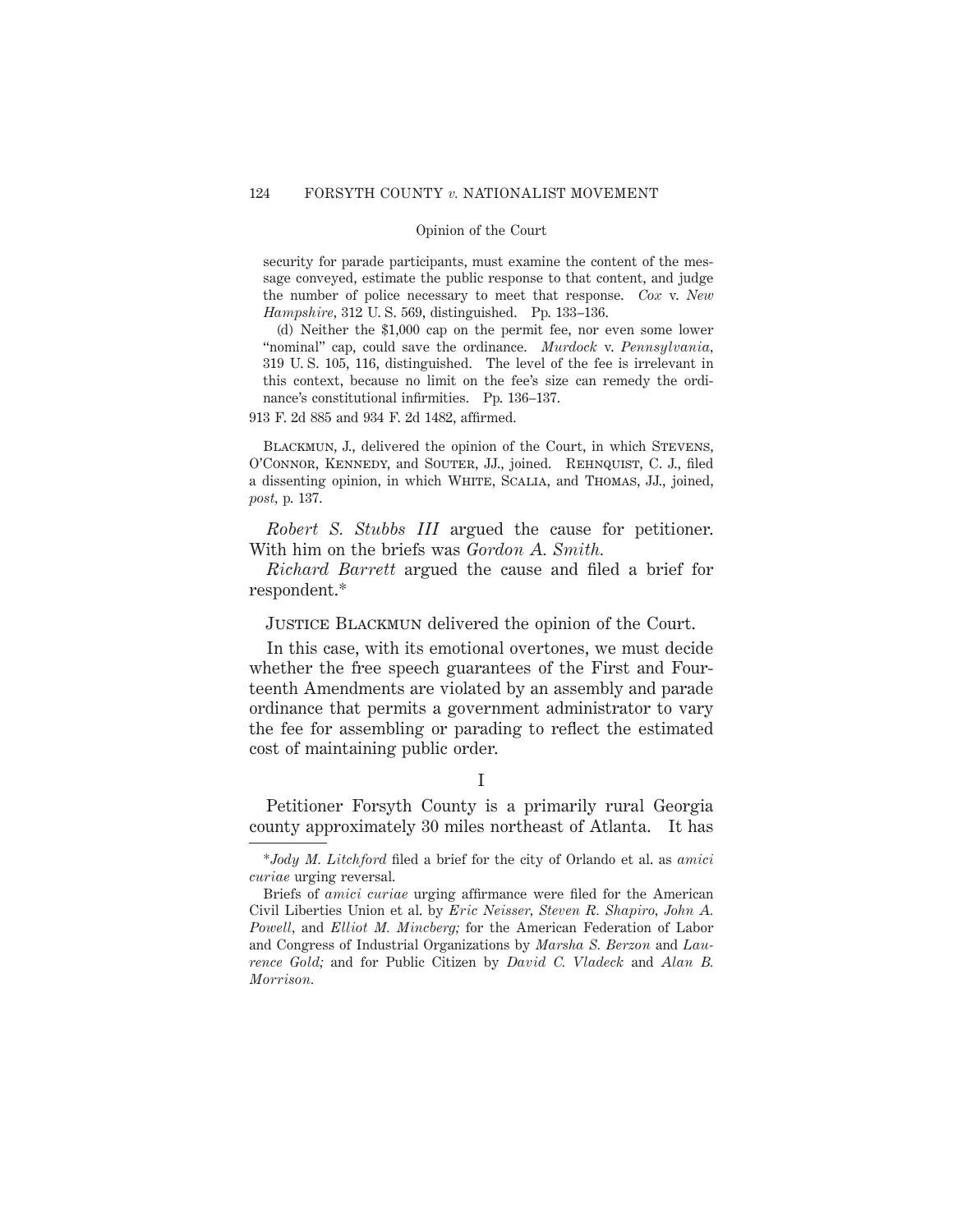had a troubled racial history. In 1912, in one month, its entire African-American population, over 1,000 citizens, was driven systematically from the county in the wake of the rape and murder of a white woman and the lynching of her accused assailant.1 Seventy-five years later, in 1987, the county population remained 99% white.2

Spurred by this history, Hosea Williams, an Atlanta city councilman and civil rights personality, proposed a Forsyth County "March Against Fear and Intimidation" for January 17, 1987. Approximately 90 civil rights demonstrators attempted to parade in Cumming, the county seat. The marchers were met by members of the Forsyth County Defense League (an independent affiliate of respondent, The Nationalist Movement), of the Ku Klux Klan, and other Cumming residents. In all, some 400 counterdemonstrators lined the parade route, shouting racial slurs. Eventually, the counterdemonstrators, dramatically outnumbering police officers, forced the parade to a premature halt by throwing rocks and beer bottles.

Williams planned a return march the following weekend. It developed into the largest civil rights demonstration in the South since the 1960's. On January 24, approximately 20,000 marchers joined civil rights leaders, United States Senators, Presidential candidates, and an Assistant United States Attorney General in a parade and rally.<sup>3</sup> The 1,000 counterdemonstrators on the parade route were contained

<sup>&</sup>lt;sup>1</sup> The 1910 census counted 1,098 African-Americans in Forsyth County. U. S. Dept. of Commerce, Bureau of Census, Negro Population 1790–1915, p. 779 (1918). For a description of the 1912 events, see generally Hackworth, "Completing the Job" in Forsyth County, 8 Southern Exposure 26 (1980).

<sup>2</sup> See J. Clements, Georgia Facts 184 (1989); Hackworth, 8 Southern Exposure, at 26 ("[O]ther than an occasional delivery truck driver or visiting government official, there are currently no black faces anywhere in the county").

<sup>3</sup> See Chicago Tribune, Jan. 25, 1987, p. 1; Los Angeles Times, Jan. 25, 1987, p. 1, col. 2; App. to Pet. for Cert. 89–91.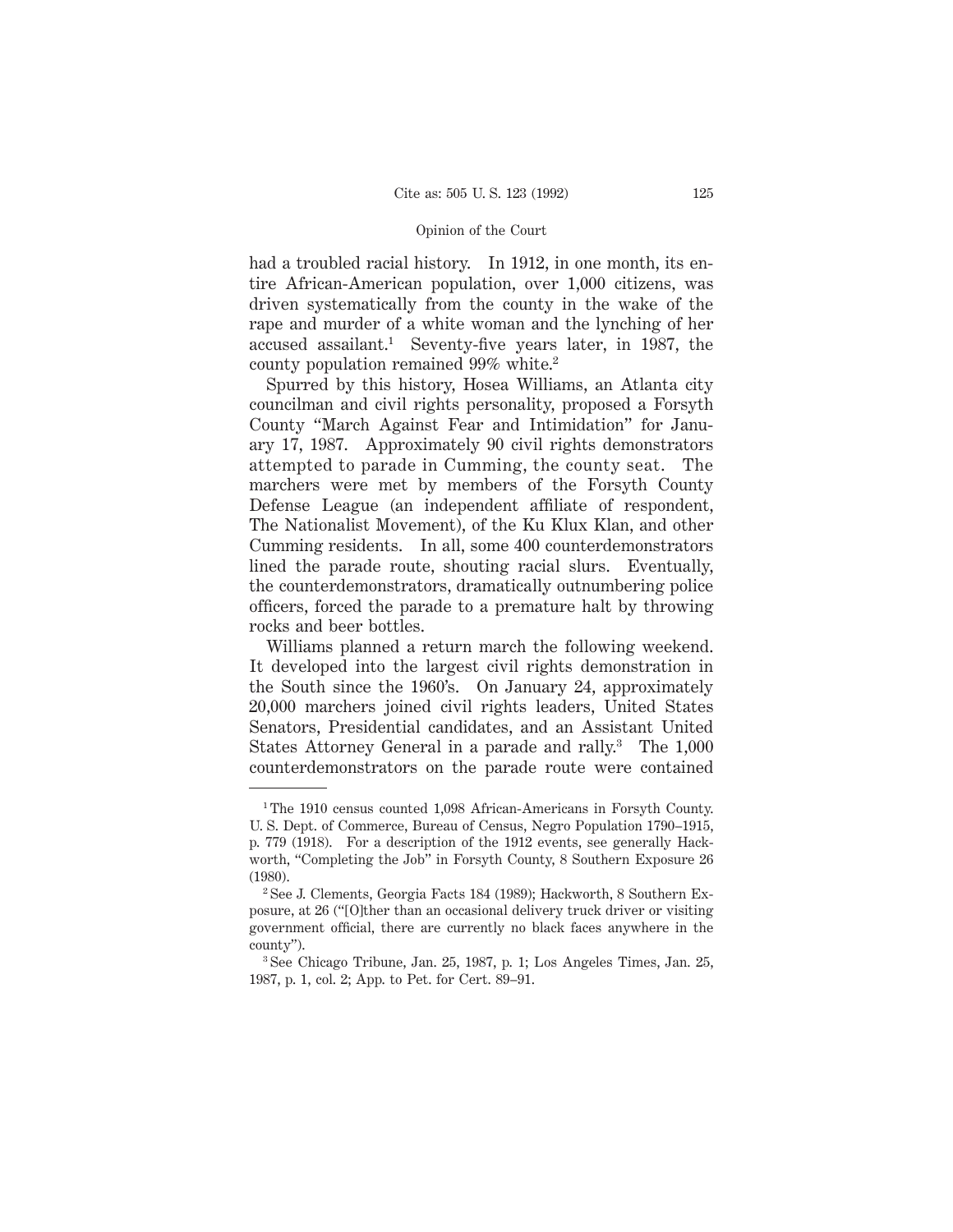by more than 3,000 state and local police and National Guardsmen. Although there was sporadic rock throwing and 60 counterdemonstrators were arrested, the parade was not interrupted. The demonstration cost over \$670,000 in police protection, of which Forsyth County apparently paid a small portion.4 See App. to Pet. for Cert. 75–94; Los Angeles Times, Jan. 28, 1987, Metro section, p. 5, col. 1.

"As a direct result" of these two demonstrations, the Forsyth County Board of Commissioners enacted Ordinance 34 on January 27, 1987. See Brief for Petitioner 6. The ordinance recites that it is "to provide for the issuance of permits for parades, assemblies, demonstrations, road closings, and other uses of public property and roads by private organizations and groups of private persons for private purposes." See App. to Pet. for Cert. 98. The board of commissioners justified the ordinance by explaining that "the cost of necessary and reasonable protection of persons participating in or observing said parades, assemblies, demonstrations, road closings and other related activities exceeds the usual and normal cost of law enforcement for which those participating should be held accountable and responsible." *Id.,* at 100. The ordinance required the permit applicant to defray these costs by paying a fee, the amount of which was to be fixed "from time to time" by the Board. *Id.,* at 105.

Ordinance 34 was amended on June 8, 1987, to provide that every permit applicant " 'shall pay in advance for such permit, for the use of the County, a sum not more than \$1,000.00 for each day such parade, procession, or open air public meeting shall take place.'"  $Id$ , at  $119<sup>5</sup>$  In addition, the county

<sup>4</sup> Petitioner Forsyth County does not indicate what portion of these costs it paid. Newspaper articles reported that the State of Georgia paid an estimated \$579,148. Other government entities paid an additional \$29,759. Figures were not available for the portion paid by the city of Atlanta for the police it sent. See *id.,* at 95–97.

<sup>&</sup>lt;sup>5</sup>The ordinance was amended at other times, too, but those amendments are not under challenge here.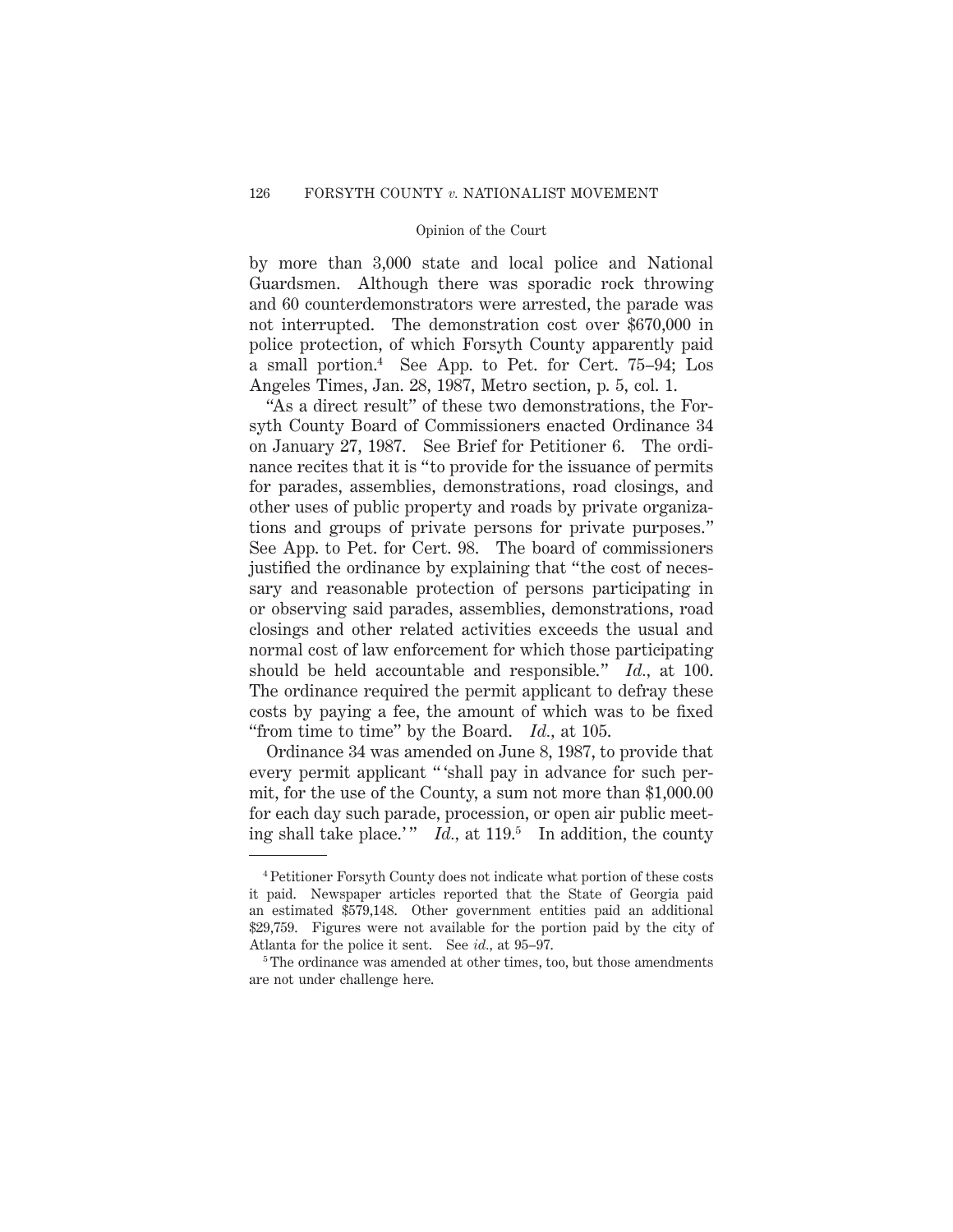administrator was empowered to " 'adjust the amount to be paid in order to meet the expense incident to the administration of the Ordinance and to the maintenance of public order in the matter licensed.'" *Ibid.* 

In January 1989, respondent The Nationalist Movement proposed to demonstrate in opposition to the federal holiday commemorating the birthday of Martin Luther King, Jr. In Forsyth County, the Movement sought to "conduct a rally and speeches for one and a half to two hours" on the courthouse steps on a Saturday afternoon. *Nationalist Movement* v. *City of Cumming,* 913 F. 2d 885, 887 (CA11 1990).6 The county imposed a \$100 fee. The fee did not include any calculation for expenses incurred by law enforcement authorities, but was based on 10 hours of the county administrator's time in issuing the permit. The county administrator testified that the cost of his time was deliberately undervalued and that he did not charge for the clerical support involved in processing the application. Tr. 135–139.

The Movement did not pay the fee and did not hold the rally. Instead, it instituted this action on January 19, 1989, in the United States District Court for the Northern District of Georgia, requesting a temporary restraining order and permanent injunction prohibiting Forsyth County from interfering with the Movement's plans.

The District Court denied the temporary restraining order and injunction. It found that, although "the instant ordinance vests much discretion in the County Administrator in determining an appropriate fee," the determination of the fee was "based solely upon content-neutral criteria; namely,

<sup>&</sup>lt;sup>6</sup>The demonstration proposed was to consist of assembling at the Forsyth County High School, marching down a public street in Cumming to the courthouse square, and there conducting a rally. Only the rally was to take place on property under the jurisdiction of the county. The parade and assembly required permits from the city of Cumming and the Forsyth County Board of Education. Their permit schemes are not challenged here.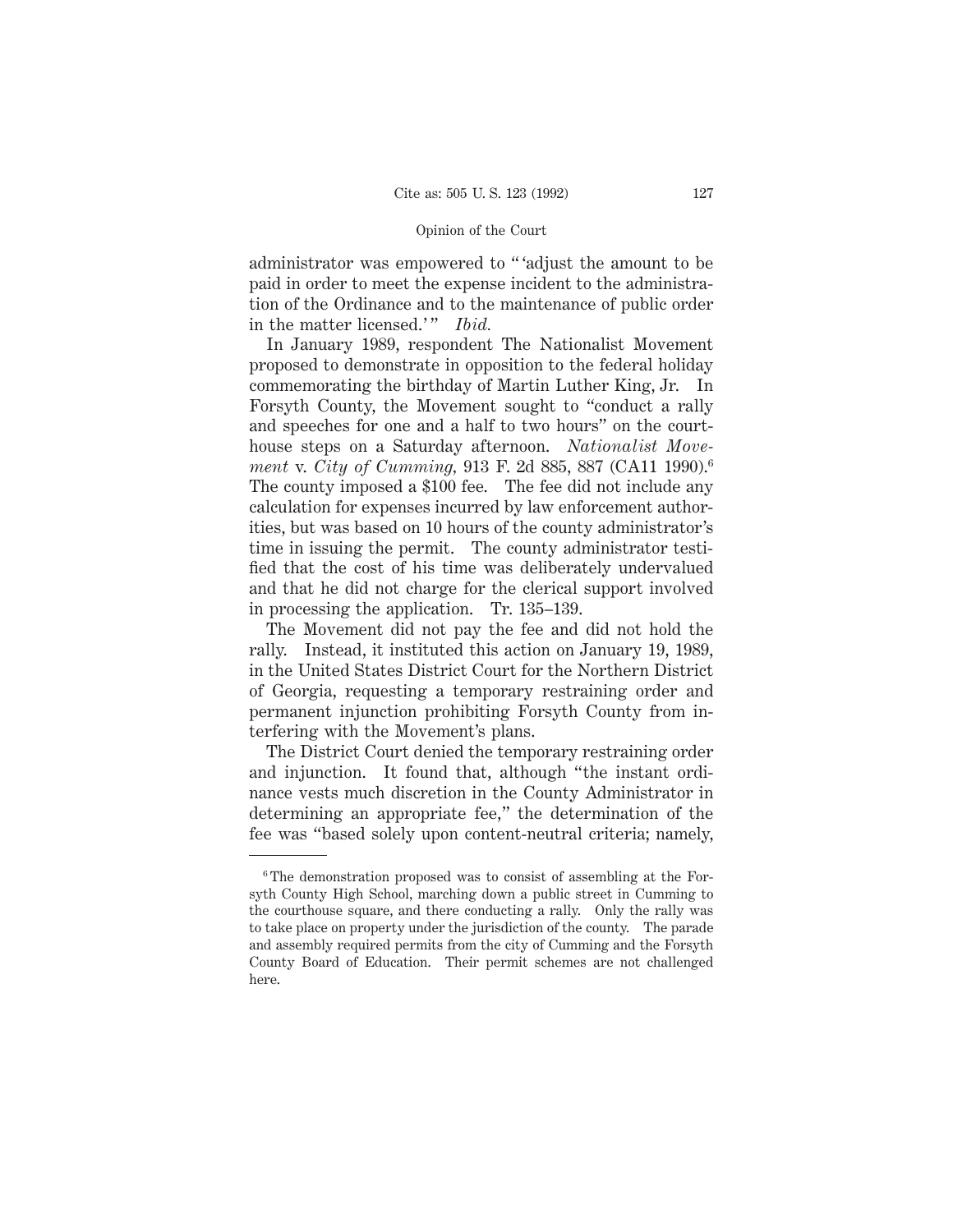the actual costs incurred investigating and processing the application." App. to Pet. for Cert. 13–14. Although it expressed doubt about the constitutionality of that portion of the ordinance that permits fees to be based upon the costs incident to maintaining public order, the District Court found that "the county ordinance, as applied in this case, is not unconstitutional." *Id.,* at 14.

The United States Court of Appeals for the Eleventh Circuit reversed this aspect of the District Court's judgment. *Nationalist Movement* v. *City of Cumming,* 913 F. 2d 885 (1990). Relying on its prior opinion in *Central Florida Nuclear Freeze Campaign* v. *Walsh,* 774 F. 2d 1515, 1521 (CA11 1985), cert. denied, 475 U. S. 1120 (1986), the Court of Appeals held: "An ordinance which charges more than a nominal fee for using public forums for public issue speech, violates the First Amendment." 913 F. 2d, at 891 (internal quotation marks omitted). The court determined that a permit fee of up to \$1,000 a day exceeded this constitutional threshold. *Ibid.* One judge concurred specially, calling for *Central Florida* to be overruled. 913 F. 2d, at 896.

The Court of Appeals then voted to vacate the panel's opinion and to rehear the case en banc. 921 F. 2d 1125 (1990). After further briefing, the court issued a *per curiam* opinion reinstating the panel opinion in its entirety. 934 F. 2d 1482, 1483 (1991). Two judges, concurring in part and dissenting in part, agreed that any fee imposed on the exercise of First Amendment rights in a traditional public forum must be nominal if it is to survive constitutional scrutiny. Those judges, however, did not believe that the county ordinance swept so broadly that it was facially invalid, and would have remanded the case for the District Court to determine whether the fee was nominal.7 *Ibid.* Three judges

<sup>7</sup> These judges also found that the ordinance contained sufficiently tailored standards for the administrator to use in reviewing permit applications. 934 F. 2d 1482, 1487–1489 (1991). This issue was raised by respondent, but the panel did not reach it.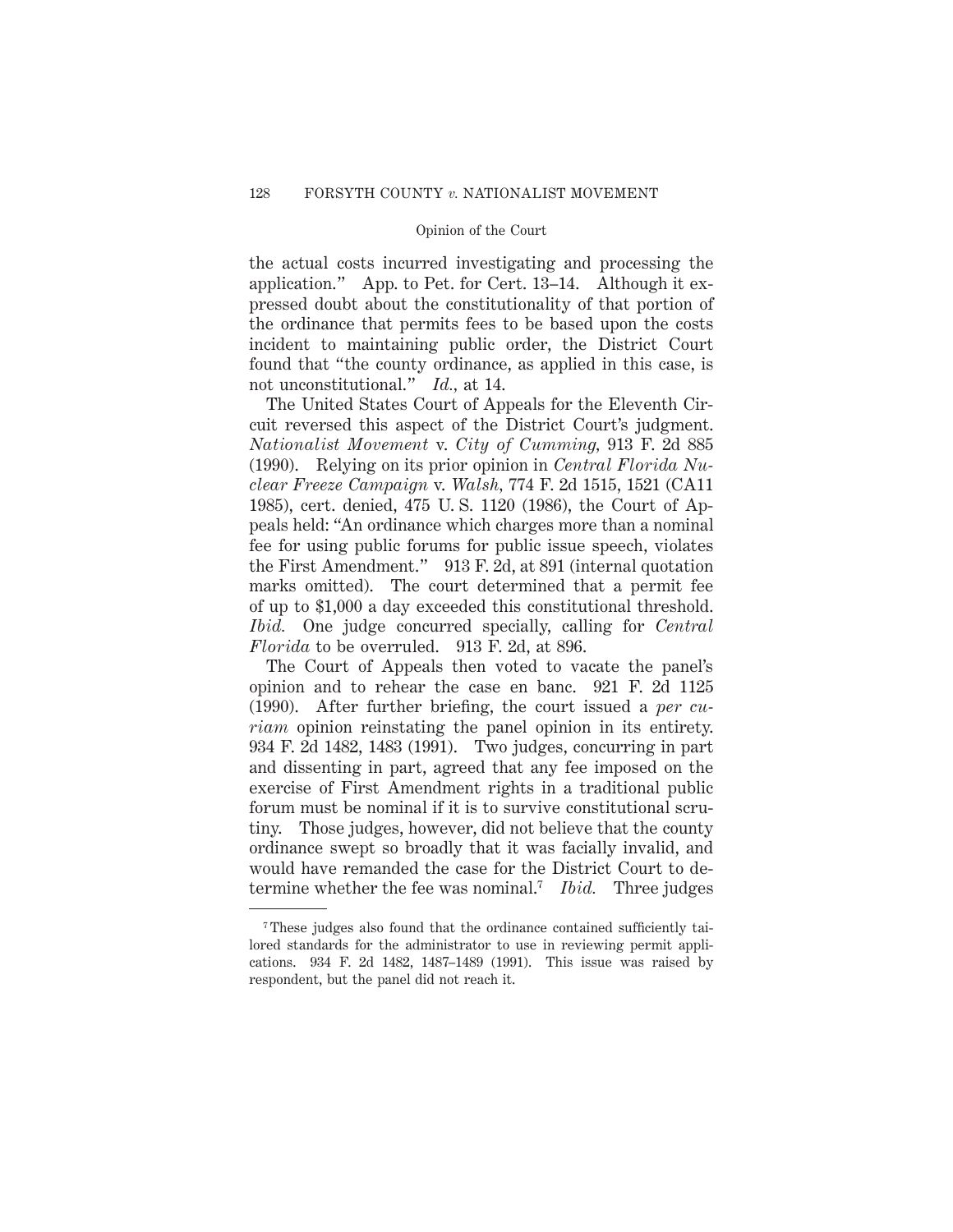dissented, arguing that this Court's cases do not require that fees be nominal. *Id.*, at 1493.

We granted certiorari to resolve a conflict among the Courts of Appeals concerning the constitutionality of charging a fee for a speaker in a public forum.8 502 U. S. 1023 (1991).

Respondent mounts a facial challenge to the Forsyth County ordinance. It is well established that in the area of freedom of expression an overbroad regulation may be subject to facial review and invalidation, even though its application in the case under consideration may be constitutionally unobjectionable. See, *e. g., City Council of Los Angeles* v. *Taxpayers for Vincent,* 466 U. S. 789, 798–799, and n. 15 (1984); *Board of Airport Comm'rs of Los Angeles* v. *Jews for Jesus, Inc.,* 482 U. S. 569, 574 (1987). This exception from general standing rules is based on an appreciation that the very existence of some broadly written laws has the potential to chill the expressive activity of others not before the court. See, *e. g., New York* v. *Ferber,* 458 U. S. 747, 772 (1982); *Brockett* v. *Spokane Arcades, Inc.,* 472 U. S. 491, 503 (1985). Thus, the Court has permitted a party to challenge an ordinance under the overbreadth doctrine in cases where every application creates an impermissible risk of suppression of ideas, such as an ordinance that delegates overly broad discretion to the decisionmaker, see *Thornhill* v. *Ala-*

II

<sup>8</sup> Compare the Eleventh Circuit's opinions in this litigation, 913 F. 2d 885, 891 (1990), and 934 F. 2d 1482, 1483 (1991), with *Stonewall Union* v. *Columbus,* 931 F. 2d 1130, 1136 (CA6) (permitting greater than nominal fees that are reasonably related to expenses incident to the preservation of public safety and order), cert. denied, 502 U. S. 899 (1991); *Eastern Conn. Citizens Action Group* v. *Powers,* 723 F. 2d 1050, 1056 (CA2 1983) (licensing fees permissible only to offset expenses associated with processing applications for public property); *Fernandes* v. *Limmer,* 663 F. 2d 619, 632–633 (CA5 1981) (\$6 flat fee for permit was unconstitutional), cert. dism'd, 458 U. S. 1124 (1982).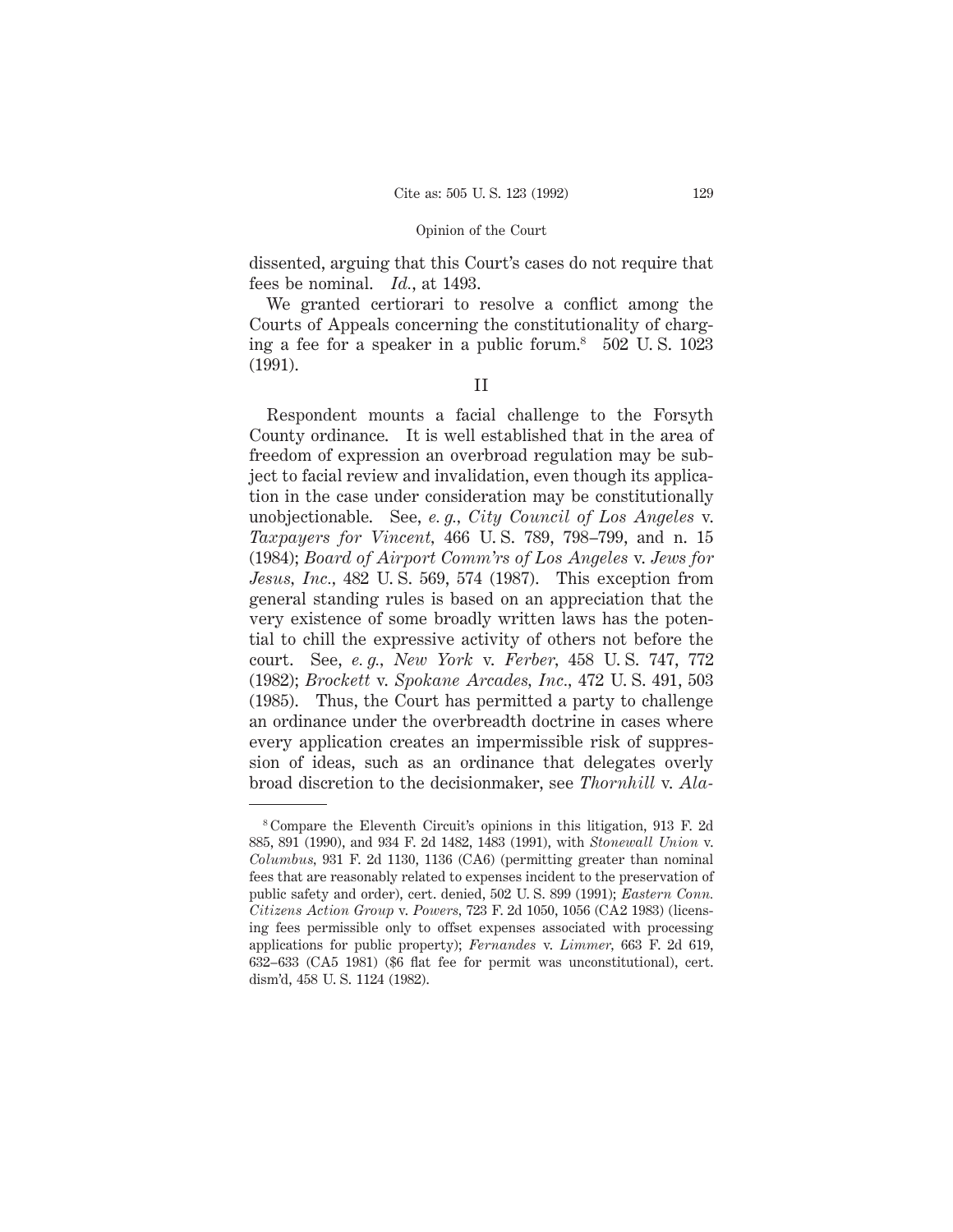*bama,* 310 U. S. 88, 97 (1940); *Freedman* v. *Maryland,* 380 U. S. 51, 56 (1965); *Taxpayers for Vincent,* 466 U. S., at 798, n. 15, and in cases where the ordinance sweeps too broadly, penalizing a substantial amount of speech that is constitutionally protected, see *Broadrick* v. *Oklahoma,* 413 U. S. 601 (1973); *Jews for Jesus,* 482 U. S., at 574–575.

The Forsyth County ordinance requiring a permit and a fee before authorizing public speaking, parades, or assemblies in "the archetype of a traditional public forum," *Frisby* v. *Schultz,* 487 U. S. 474, 480 (1988), is a prior restraint on speech, see *Shuttlesworth* v. *Birmingham,* 394 U. S. 147, 150–151 (1969); *Niemotko* v. *Maryland,* 340 U. S. 268, 271 (1951). Although there is a "heavy presumption" against the validity of a prior restraint, *Bantam Books, Inc.* v. *Sullivan,* 372 U. S. 58, 70 (1963), the Court has recognized that government, in order to regulate competing uses of public forums, may impose a permit requirement on those wishing to hold a march, parade, or rally, see *Cox* v. *New Hampshire,* 312 U. S. 569, 574–576 (1941). Such a scheme, however, must meet certain constitutional requirements. It may not delegate overly broad licensing discretion to a government official. See *Freedman* v. *Maryland, supra.* Further, any permit scheme controlling the time, place, and manner of speech must not be based on the content of the message, must be narrowly tailored to serve a significant governmental interest, and must leave open ample alternatives for communication. See *United States* v. *Grace,* 461 U. S. 171, 177 (1983).

A

Respondent contends that the county ordinance is facially invalid because it does not prescribe adequate standards for the administrator to apply when he sets a permit fee. A government regulation that allows arbitrary application is "inherently inconsistent with a valid time, place, and manner regulation because such discretion has the potential for becoming a means of suppressing a particular point of view."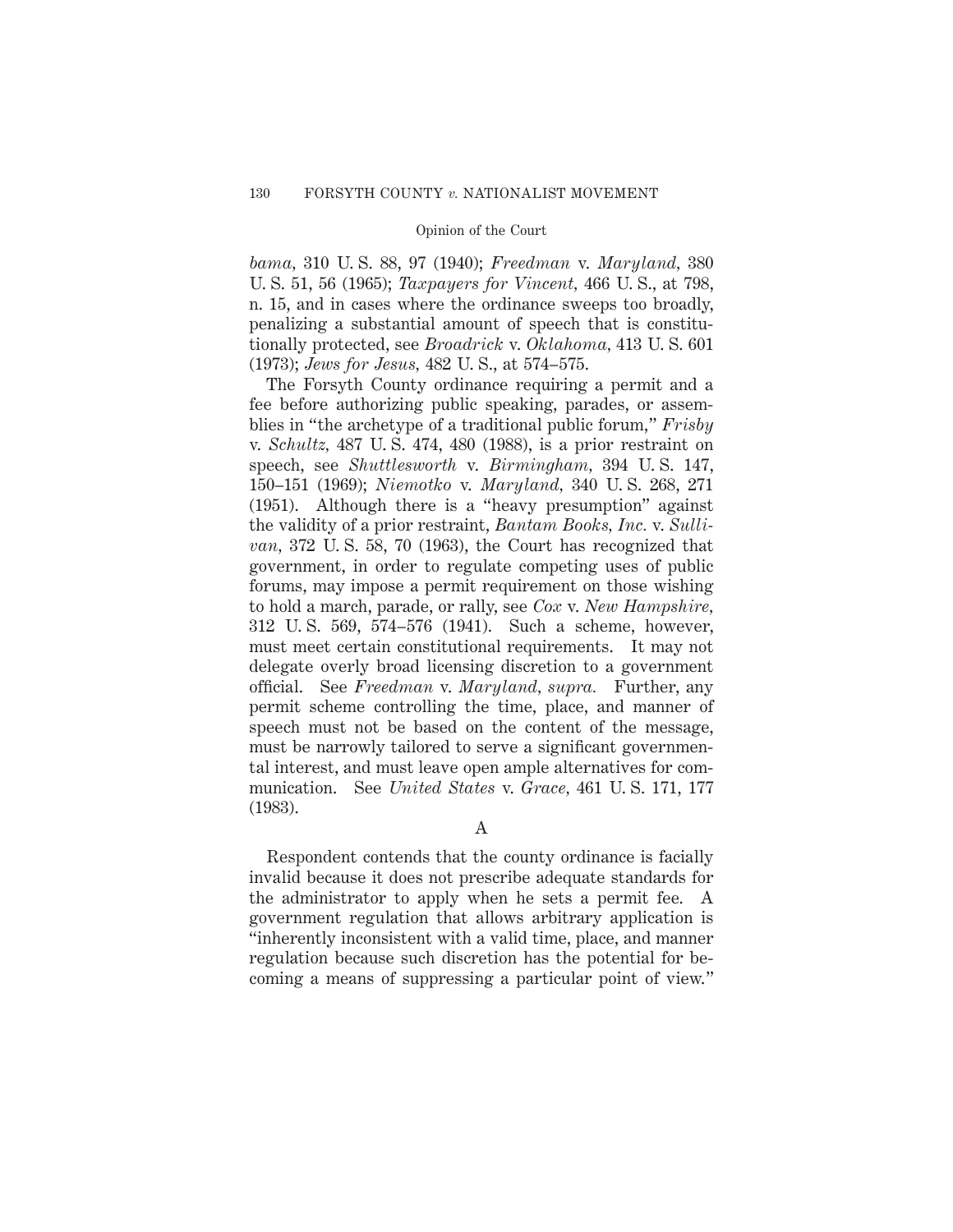*Heffron* v. *International Society for Krishna Consciousness, Inc.,* 452 U. S. 640, 649 (1981). To curtail that risk, "a law subjecting the exercise of First Amendment freedoms to the prior restraint of a license" must contain "narrow, objective, and definite standards to guide the licensing authority." *Shuttlesworth,* 394 U. S., at 150–151; see also *Niemotko,* 340 U. S., at 271. The reasoning is simple: If the permit scheme "involves appraisal of facts, the exercise of judgment, and the formation of an opinion," *Cantwell* v. *Connecticut,* 310 U. S. 296, 305 (1940), by the licensing authority, "the danger of censorship and of abridgment of our precious First Amendment freedoms is too great" to be permitted, *Southeastern Promotions, Ltd.* v. *Conrad,* 420 U. S. 546, 553 (1975).

In evaluating respondent's facial challenge, we must consider the county's authoritative constructions of the ordinance, including its own implementation and interpretation of it. See *Ward* v. *Rock Against Racism,* 491 U. S. 781, 795– 796 (1989); *Lakewood* v. *Plain Dealer Publishing Co.,* 486 U. S. 750, 770, n. 11 (1988); *Gooding* v. *Wilson,* 405 U. S. 518, 524–528 (1972). In the present litigation, the county has made clear how it interprets and implements the ordinance. The ordinance can apply to any activity on public property from parades, to street corner speeches, to bike races—and the fee assessed may reflect the county's police and administrative costs. Whether or not, in any given instance, the fee would include any or all of the county's administrative and security expenses is decided by the county administrator.<sup>9</sup>

<sup>&</sup>lt;sup>9</sup> In pertinent part, the ordinance, as amended, states that the administrator "*shall* adjust the amount to be paid in order to meet the expense incident to the administration of the Ordinance and to the maintenance of public order." § 3(6) (emphasis added), App. to Pet. for Cert. 119. This could suggest that the administrator has no authority to reduce or waive these expenses. It has not been so understood, however, by the county. See 934 F. 2d, at 1488, n. 12 (opinion concurring in part and dissenting in part). In its February 23, 1987, amendments to the ordinance, the board of commissioners changed the permit form from "Have you paid *the* application fee?" to "Have you paid *any* application fee?," see App. to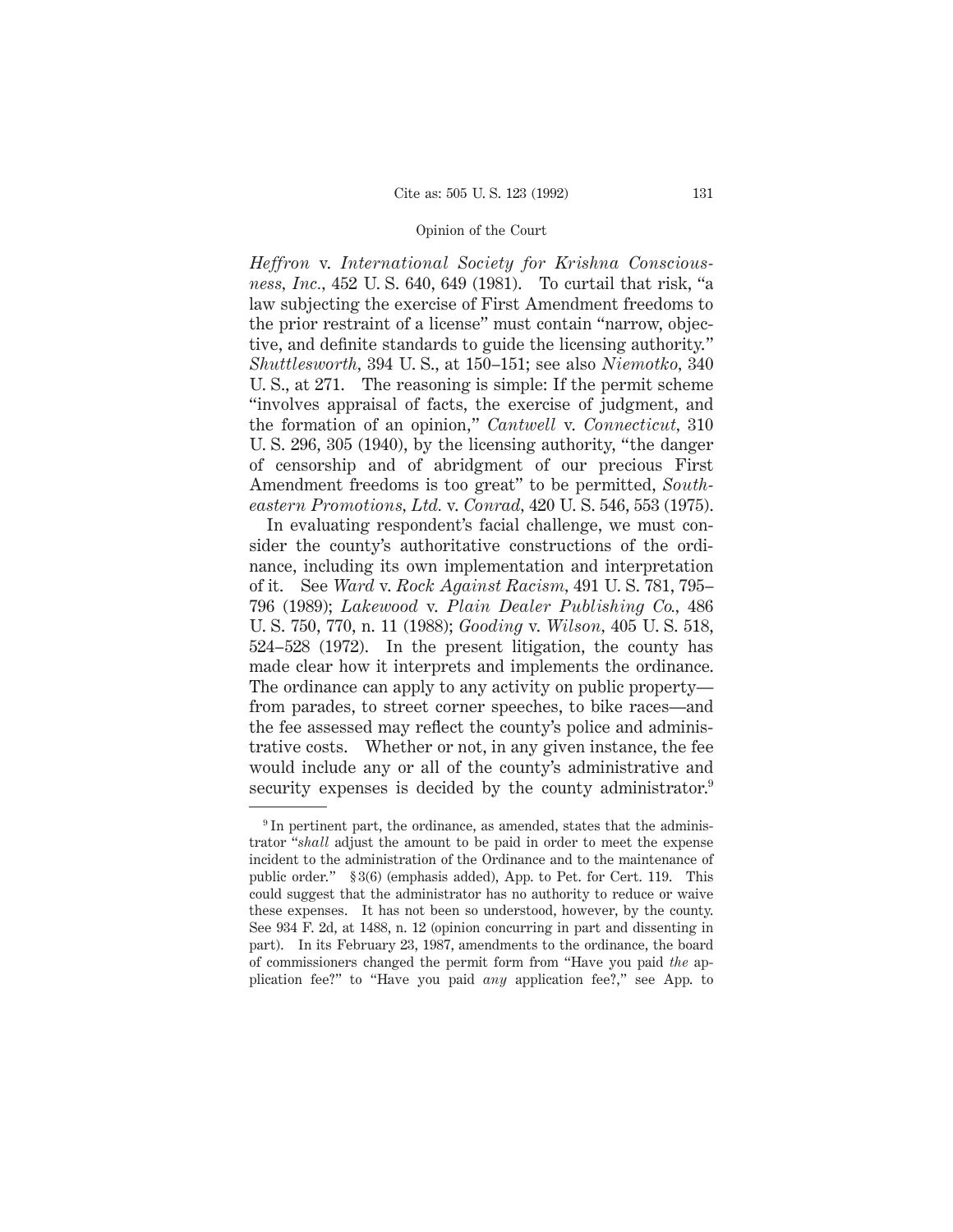In this case, according to testimony at the District Court hearing, the administrator based the fee on his own judgment of what would be reasonable. Although the county paid for clerical support and staff as an "expense incident to the administration" of the permit, the administrator testified that he chose in this instance not to include that expense in the fee. The administrator also attested that he had deliberately kept the fee low by undervaluing the cost of the time he spent processing the application. Even if he had spent more time on the project, he claimed, he would not have charged more. He further testified that, in this instance, he chose not to include any charge for expected security expense. Tr. 135–139.

The administrator also explained that the county had imposed a fee pursuant to a permit on two prior occasions. The year before, the administrator had assessed a fee of \$100 for a permit for the Movement. The administrator testified that he charged the same fee the following year (the year in question here), although he did not state that the Movement was seeking the same use of county property or that it required the same amount of administrative time to process. *Id.,* at 138. The administrator also once charged bike-race organizers \$25 to hold a race on county roads, but he did not explain why processing a bike-race permit demanded less administrative time than processing a parade permit or why he had chosen to assess \$25 in that instance. *Id.,* at 143–144. At oral argument in this Court, counsel for Forsyth County stated that the administrator had levied a \$5 fee on the Girl Scouts for an activity on county property. Tr. of Oral Arg. 26. Finally, the administrator testified that in other cases the county required neither a permit nor a fee for activities in other county facilities or on county land. Tr. 146.

Based on the county's implementation and construction of the ordinance, it simply cannot be said that there are any

Pet. for Cert. 115 (emphasis added), thus acknowledging the administrator's authority to charge no fee.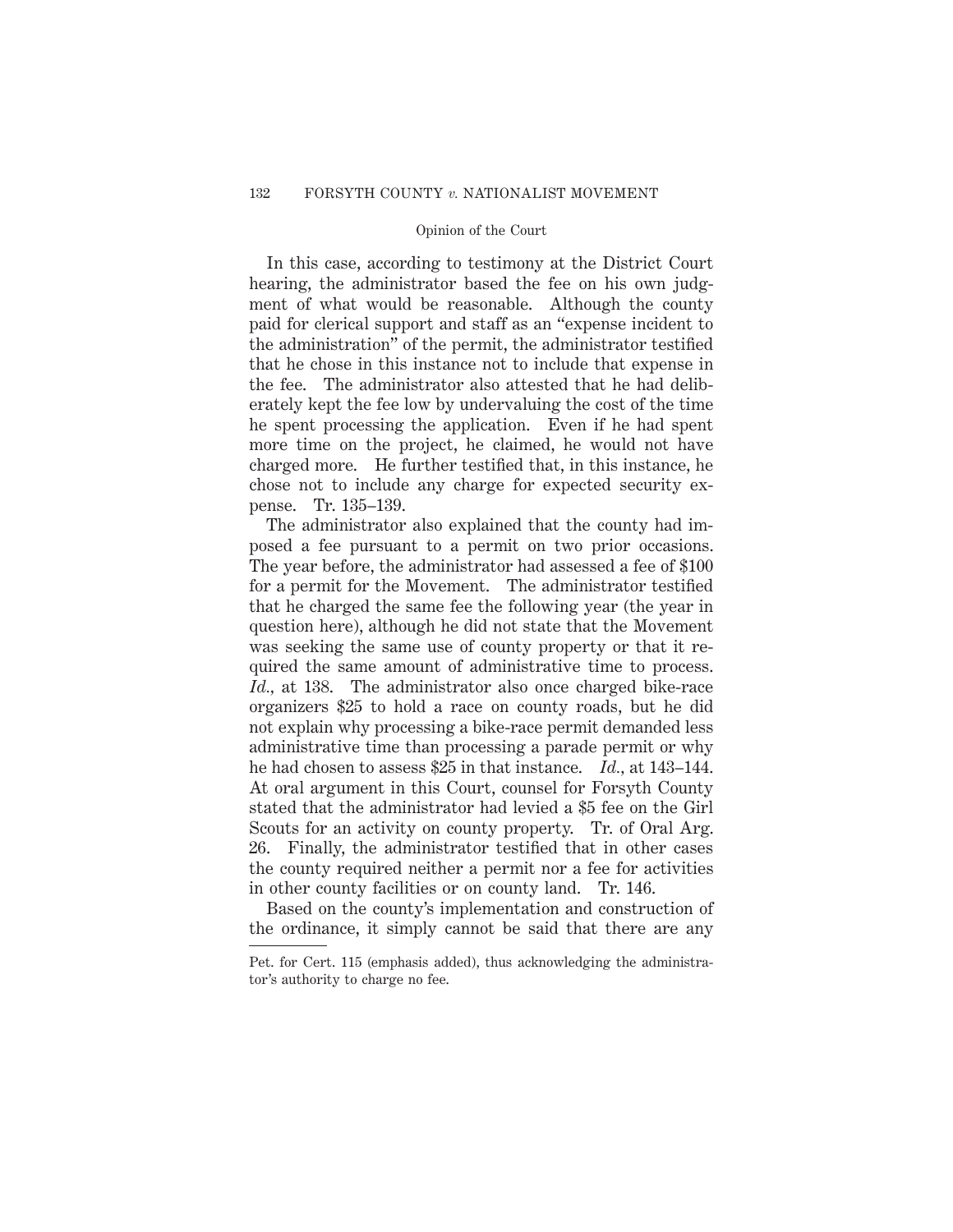"narrowly drawn, reasonable and definite standards," *Niemotko,* 340 U. S., at 271, guiding the hand of the Forsyth County administrator. The decision how much to charge for police protection or administrative time—or even whether to charge at all—is left to the whim of the administrator. There are no articulated standards either in the ordinance or in the county's established practice. The administrator is not required to rely on any objective factors. He need not provide any explanation for his decision, and that decision is unreviewable. Nothing in the law or its application prevents the official from encouraging some views and discouraging others through the arbitrary application of fees.<sup>10</sup> The First Amendment prohibits the vesting of such unbridled discretion in a government official.11

## B

The Forsyth County ordinance contains more than the possibility of censorship through uncontrolled discretion. As

<sup>&</sup>lt;sup>10</sup> The District Court's finding that in this instance the Forsyth County administrator applied legitimate, content-neutral criteria, even if correct, is irrelevant to this facial challenge. Facial attacks on the discretion granted a decisionmaker are not dependent on the facts surrounding any particular permit decision. See *Lakewood* v. *Plain Dealer Publishing Co.,* 486 U. S. 750, 770 (1988). "It is not merely the sporadic abuse of power by the censor but the pervasive threat inherent in its very existence that constitutes the danger to freedom of discussion." *Thornhill* v. *Alabama,* 310 U. S. 88, 97 (1940). Accordingly, the success of a facial challenge on the grounds that an ordinance delegates overly broad discretion to the decisionmaker rests not on whether the administrator has exercised his discretion in a content-based manner, but whether there is anything in the ordinance preventing him from doing so.

<sup>11</sup> Petitioner also claims that *Cox* v. *New Hampshire,* 312 U. S. 569 (1941), excuses the administrator's discretion in setting the fee. Reliance on *Cox* is misplaced. Although the discretion granted to the administrator under the language in this ordinance is the same as in the statute at issue in *Cox,* the interpretation and application of that language are different. Unlike this case, there was in *Cox* no testimony or evidence that the statute granted unfettered discretion to the licensing authority. *Id.,* at 576–577.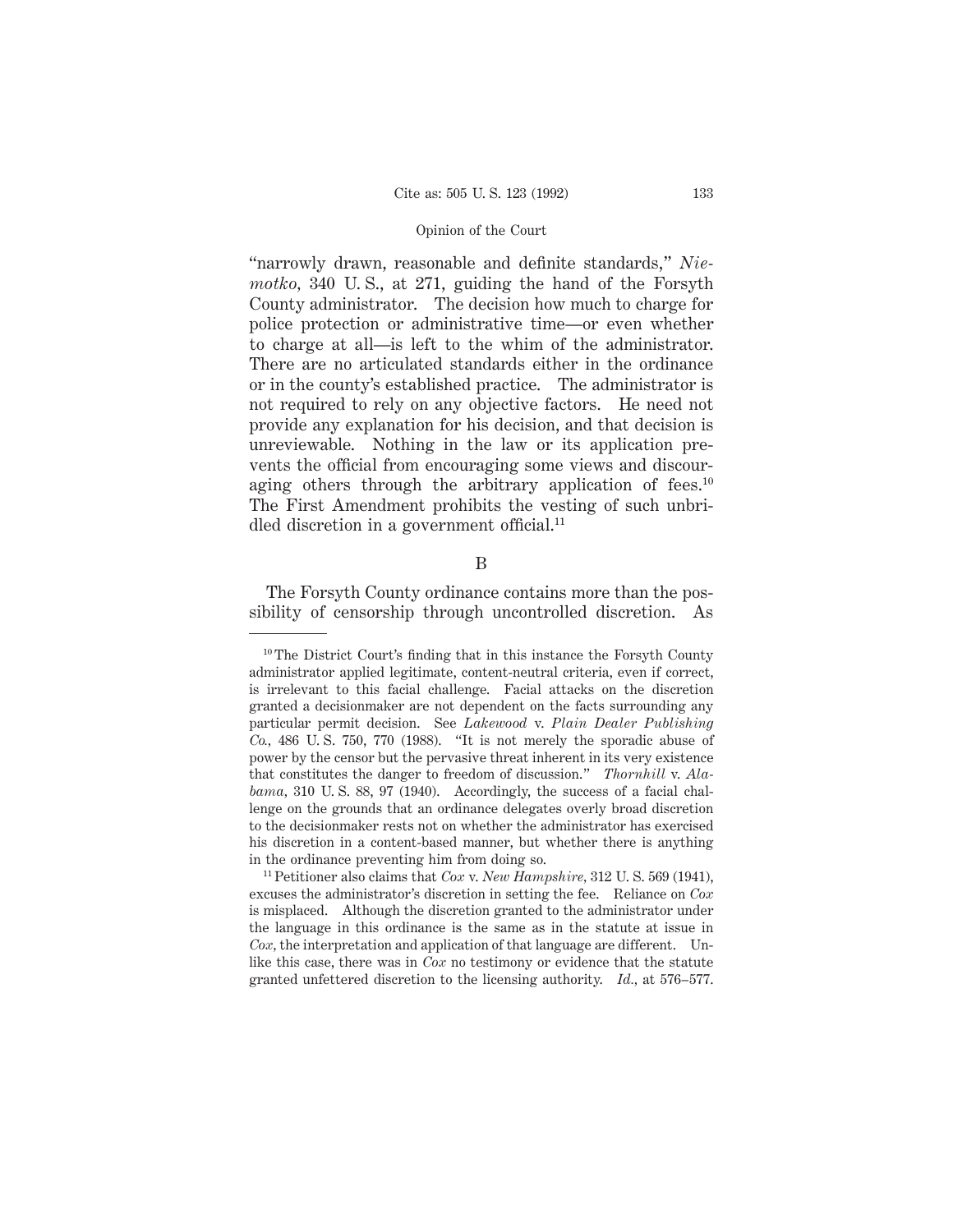construed by the county, the ordinance often requires that the fee be based on the content of the speech.

The county envisions that the administrator, in appropriate instances, will assess a fee to cover "the cost of necessary and reasonable protection of persons participating in or observing said . . . activit[y]." See App. to Pet. for Cert. 100. In order to assess accurately the cost of security for parade participants, the administrator " 'must necessarily examine the content of the message that is conveyed,'" *Arkansas Writers' Project, Inc.* v. *Ragland,* 481 U. S. 221, 230 (1987), quoting *FCC* v. *League of Women Voters of Cal.,* 468 U. S. 364, 383 (1984), estimate the response of others to that content, and judge the number of police necessary to meet that response. The fee assessed will depend on the administrator's measure of the amount of hostility likely to be created by the speech based on its content. Those wishing to express views unpopular with bottle throwers, for example, may have to pay more for their permit.

Although petitioner agrees that the cost of policing relates to content, see Tr. of Oral Arg. 15 and 24, it contends that the ordinance is content neutral because it is aimed only at a secondary effect—the cost of maintaining public order. It is clear, however, that, in this case, it cannot be said that the fee's justification " 'ha[s] nothing to do with content.' " *Ward,* 491 U. S., at 792, quoting *Boos* v. *Barry,* 485 U. S. 312, 320 (1988) (opinion of O'Connor, J.).

The costs to which petitioner refers are those associated with the public's reaction to the speech. Listeners' reaction to speech is not a content-neutral basis for regulation. See *id.*, at 321 (opinion of O'CONNOR, J.); *id.*, at 334 (opinion of Brennan, J.); *Hustler Magazine, Inc.* v. *Falwell,* 485 U. S. 46, 55–56 (1988); *Murdock* v. *Pennsylvania,* 319 U. S. 105, 116 (1943); cf. *Schneider* v. *State (Town of Irvington),* 308 U. S. 147, 162 (1939) (fact that city is financially burdened when listeners throw leaflets on the street does not justify restriction on distribution of leaflets). Speech cannot be financially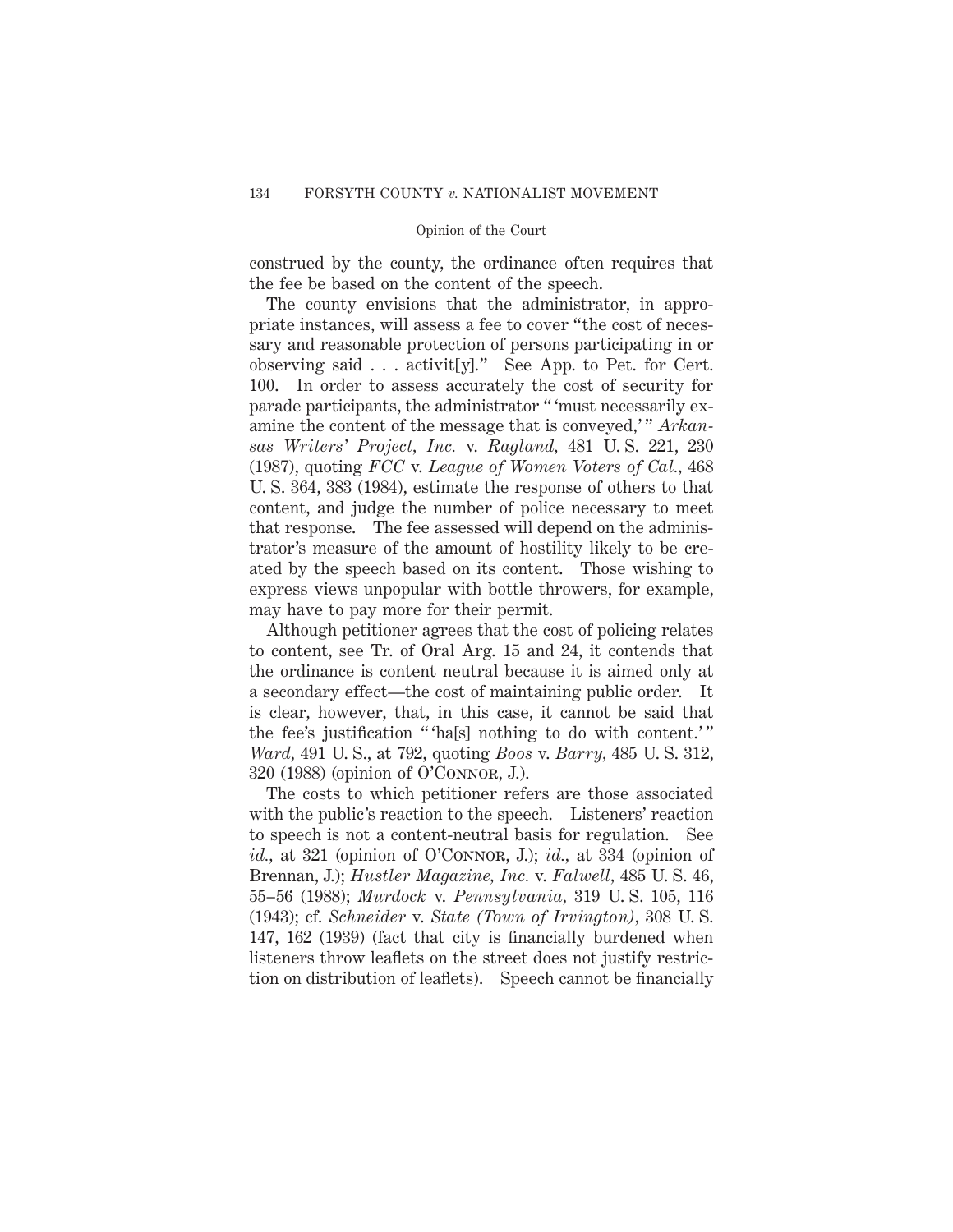burdened, any more than it can be punished or banned, simply because it might offend a hostile mob.12 See *Gooding* v. *Wilson,* 405 U. S. 518 (1972); *Terminiello* v. *Chicago,* 337 U. S. 1 (1949).

This Court has held time and again: "Regulations which permit the Government to discriminate on the basis of the content of the message cannot be tolerated under the First Amendment." *Regan* v. *Time, Inc.,* 468 U. S. 641, 648–649 (1984); *Simon & Schuster, Inc.* v. *Member of N. Y. State Crime Victims Bd.,* 502 U. S. 105, 116 (1991); *Arkansas Writers' Project,* 481 U. S., at 230. The county offers only one

 $12$  The dissent prefers a remand because there are no lower court findings on the question whether the county plans to base parade fees on hostile crowds. See *post*, at 142. We disagree. A remand is unnecessary because there is no question that petitioner intends the ordinance to recoup costs that are related to listeners' reaction to the speech. Petitioner readily admits it did not charge for police protection for the 4th of July parades, although they were substantial parades, which required the closing of streets and drew large crowds. Petitioner imposed a fee only when it became necessary to provide security for parade participants from angry crowds opposing their message. Brief for Petitioner 6. The ordinance itself makes plain that the costs at issue are those needed for "necessary and reasonable protection of persons participating in or observing" the speech. See App. to Pet. for Cert. 100. Repayment for police protection is the "[m]ost importan[t]" purpose underlying the ordinance. Brief for Petitioner 6–7.

In this Court, petitioner specifically urges reversal because the lower court has "taken away the right of local government to obtain reimbursement for administration and *policing costs which are incurred in protecting those using government property for expression." Id.,* at 17 (emphasis added). When directly faced with the Court of Appeals' concern about "the enhanced cost associated with policing expressive activity which would generate potentially violent reactions," *id.,* at 36, petitioner responded not by arguing that it did not intend to charge for police protection, but that such a charge was permissible because the ordinance provided a cap. See *id.,* at 36–37; Tr. of Oral Arg. 24. At no point, in any level of proceedings, has petitioner intimated that it did not construe the ordinance consistent with its language permitting fees to be charged for the cost of police protection from hostile crowds. We find no disputed interpretation of the ordinance necessitating a remand.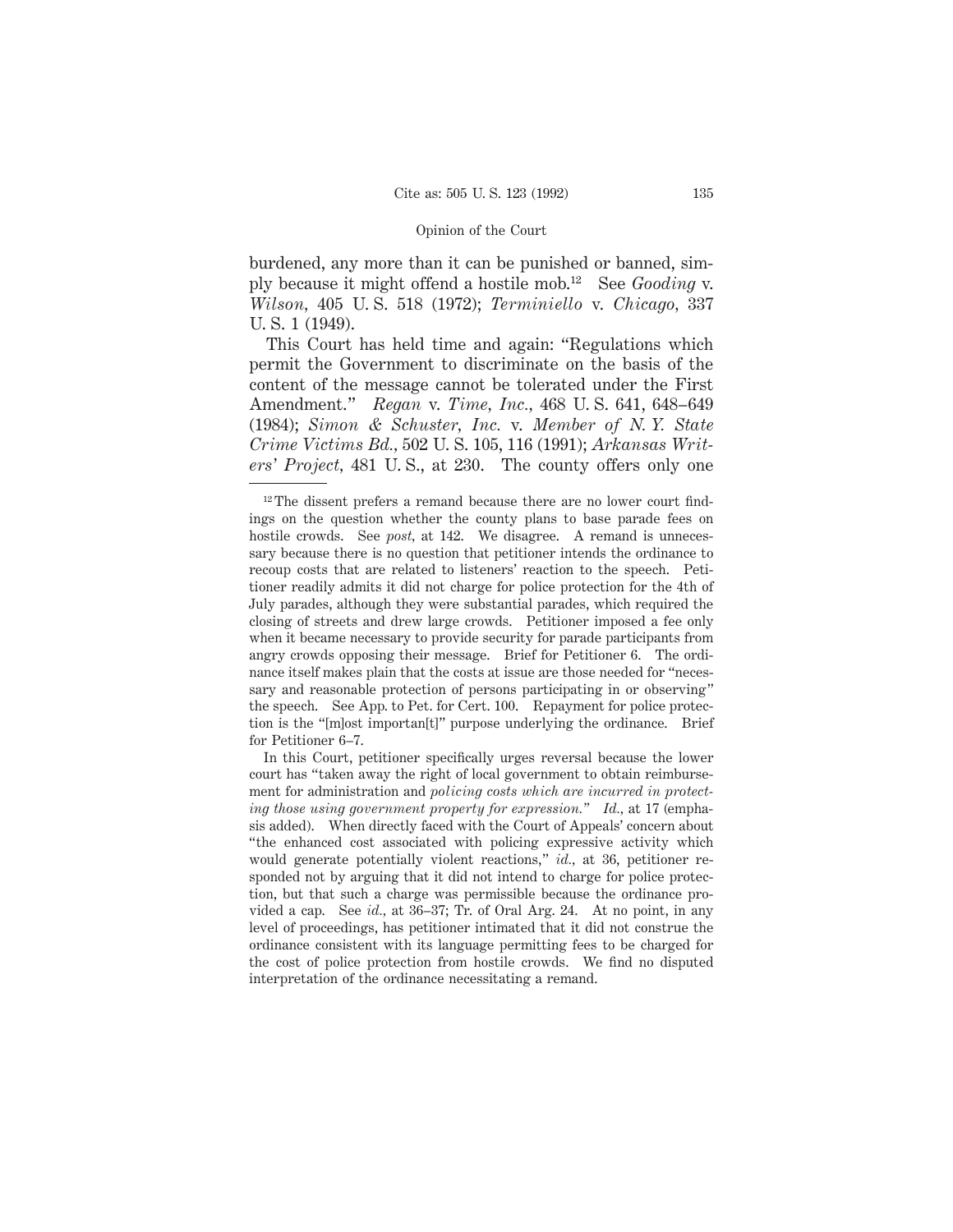justification for this ordinance: raising revenue for police services. While this undoubtedly is an important government responsibility, it does not justify a content-based permit fee. See *id.,* at 229–231.

Petitioner insists that its ordinance cannot be unconstitutionally content based because it contains much of the same language as did the state statute upheld in *Cox* v. *New Hampshire,* 312 U. S. 569 (1941). Although the Supreme Court of New Hampshire had interpreted the statute at issue in *Cox* to authorize the municipality to charge a permit fee for the "maintenance of public order," no fee was actually assessed. See *id.,* at 577. Nothing in this Court's opinion suggests that the statute, as interpreted by the New Hampshire Supreme Court, called for charging a premium in the case of a controversial political message delivered before a hostile audience. In light of the Court's subsequent First Amendment jurisprudence, we do not read *Cox* to permit such a premium.

# C

Petitioner, as well as the Court of Appeals and the District Court, all rely on the maximum allowable fee as the touchstone of constitutionality. Petitioner contends that the \$1,000 cap on the fee ensures that the ordinance will not result in content-based discrimination. The ordinance was found unconstitutional by the Court of Appeals because the \$1,000 cap was not sufficiently low to be "nominal." Neither the \$1,000 cap on the fee charged, nor even some lower nominal cap, could save the ordinance because in this context, the level of the fee is irrelevant. A tax based on the content of speech does not become more constitutional because it is a small tax.

The lower courts derived their requirement that the permit fee be "nominal" from a sentence in the opinion in *Murdock* v. *Pennsylvania,* 319 U. S. 105 (1943). In *Murdock,* the Court invalidated a flat license fee levied on distributors of religious literature. In distinguishing the case from *Cox,*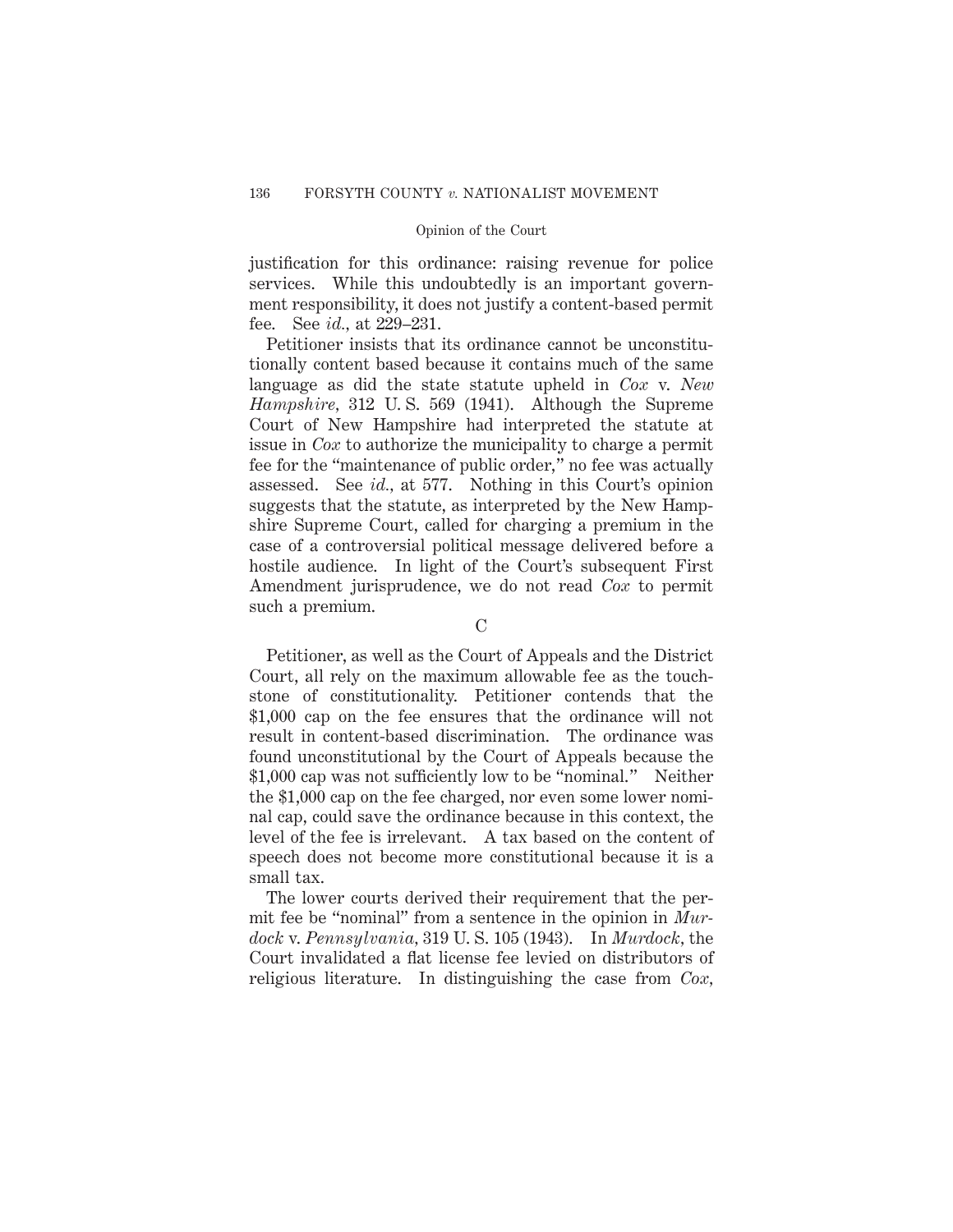where the Court upheld a permit fee, the Court stated: "And the fee is not a nominal one, imposed as a regulatory measure and calculated to defray the expense of protecting those on the streets and at home against the abuses of solicitors." 319 U. S., at 116. This sentence does not mean that an invalid fee can be saved if it is nominal, or that only nominal charges are constitutionally permissible. It reflects merely one distinction between the facts in *Murdock* and those in *Cox.*

The tax at issue in *Murdock* was invalid because it was unrelated to any legitimate state interest, not because it was of a particular size. Similarly, the provision of the Forsyth County ordinance relating to fees is invalid because it unconstitutionally ties the amount of the fee to the content of the speech and lacks adequate procedural safeguards; no limit on such a fee can remedy these constitutional violations.

The judgment of the Court of Appeals is affirmed.

*It is so ordered.*

CHIEF JUSTICE REHNQUIST, with whom JUSTICE WHITE, Justice Scalia, and Justice Thomas join, dissenting.

We granted certiorari in this case to consider the following question:

"Whether the provisions of the First Amendment to the United States Constitution limit the amount of a license fee assessed pursuant to the provisions of a county parade ordinance to a nominal sum or whether the amount of the license fee may take into account the actual expense incident to the administration of the ordinance and the maintenance of public order in the matter licensed, up to the sum of \$1,000.00 per day of the activity." Pet. for Cert. i.

The Court's discussion of this question is limited to an ambiguous and noncommittal paragraph toward the very end of the opinion. *Supra* this page. The rest of the opinion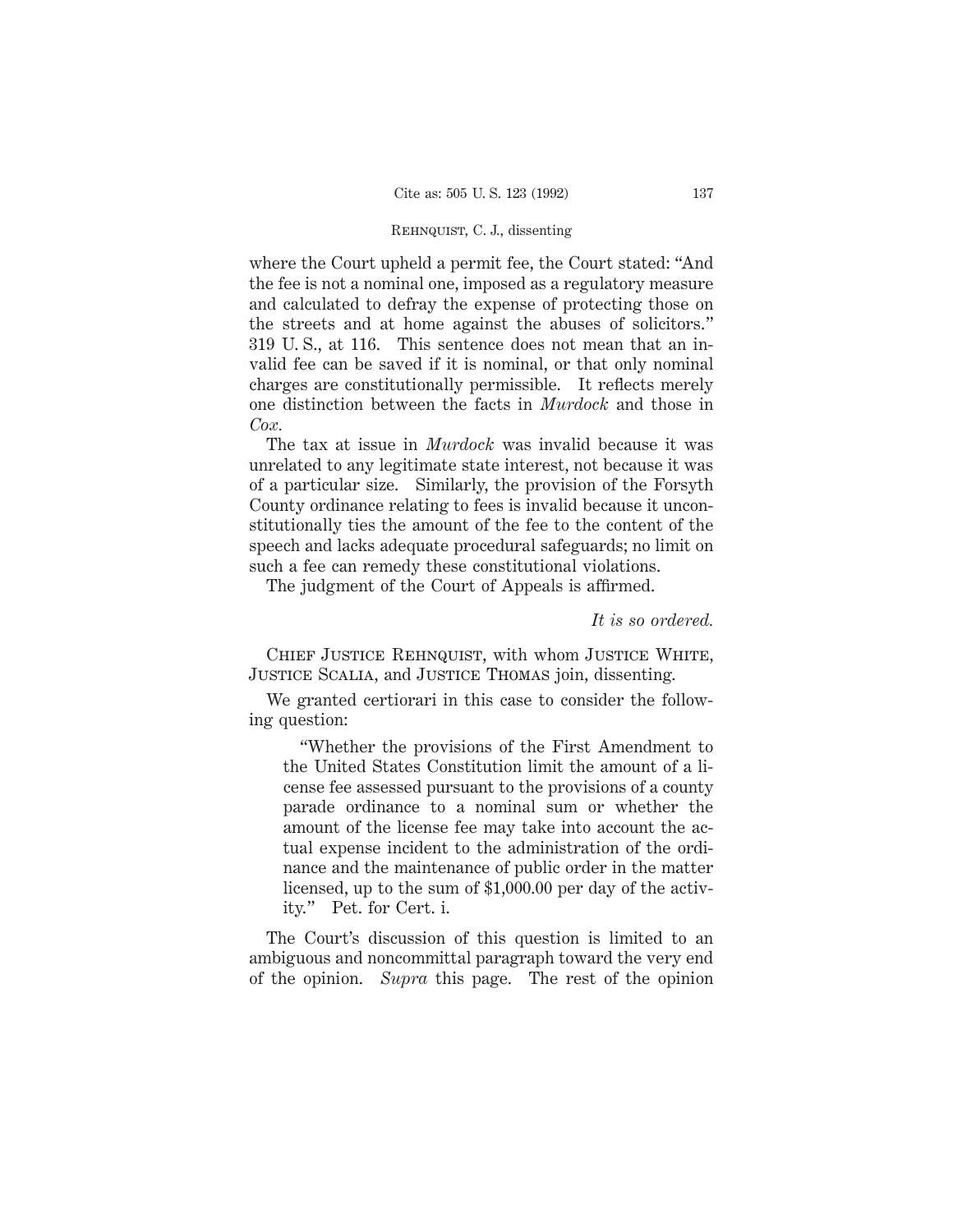takes up and decides other perceived unconstitutional defects in the Forsyth County ordinance. None of these claims were passed upon by the Court of Appeals; that court decided only that the First Amendment forbade the charging of more than a nominal fee for a permit to parade on public streets. Since that was the question decided by the Court of Appeals below, the question which divides the Courts of Appeals, and the question presented in the petition for certiorari, one would have thought that the Court would at least authoritatively decide, if not limit itself to, that question.

I

The answer to this question seems to me quite simple, because it was authoritatively decided by this Court more than half a century ago in *Cox* v. *New Hampshire,* 312 U. S. 569 (1941). There we confronted a state statute which required payment of a license fee of up to \$300 to local governments for the right to parade in the public streets. The Supreme Court of New Hampshire had construed the provision as requiring that the amount of the fee be adjusted based on the size of the parade, as the fee "for a circus parade or a celebration procession of length, each drawing crowds of observers, would take into account the greater public expense of policing the spectacle, compared with the slight expense of a less expansive and attractive parade or procession." *Id.,* at 577 (internal quotation marks omitted). Under the state court's construction, the fee provision was "not a revenue tax, but one to meet the expense incident to the administration of the Act and to the maintenance of public order in the matter licensed." *Ibid.* (internal quotation marks omitted). This Court, in a unanimous opinion by Chief Justice Hughes, upheld the statute, saying:

"There is nothing contrary to the Constitution in the charge of a fee limited to the purpose stated. The suggestion that a flat fee should have been charged fails to take account of the difficulty of framing a fair schedule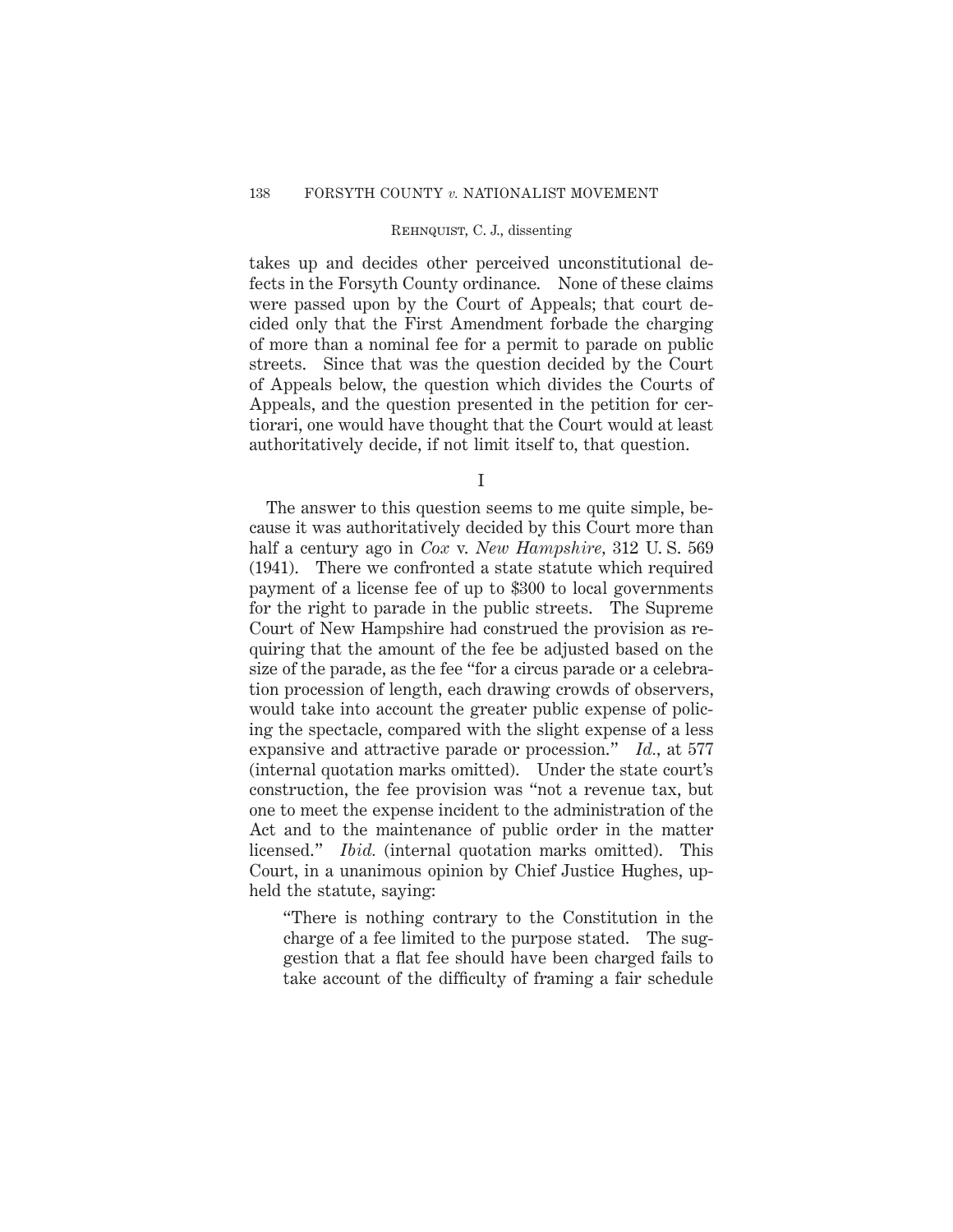to meet all circumstances, and we perceive no constitutional ground for denying to local governments that flexibility of adjustment of fees which in the light of varying conditions would tend to conserve rather than impair the liberty sought.

"There is no evidence that the statute has been administered otherwise than in the fair and nondiscriminatory manner which the state court has construed it to require." *Ibid.*

Two years later, in *Murdock* v. *Pennsylvania,* 319 U. S. 105 (1943), this Court confronted a municipal ordinance that required payment of a flat license fee for the privilege of canvassing door-to-door to sell one's wares. Pursuant to that ordinance, the city had levied the flat fee on a group of Jehovah's Witnesses who sought to distribute religious literature door-to-door for a small price. *Id.,* at 106–107. The Court held that the flat license tax, as applied against the hand distribution of religious tracts, was unconstitutional on the ground that it was "a flat tax imposed on the exercise of a privilege granted by the Bill of Rights." *Id.,* at 113. In making this ruling, the Court distinguished *Cox* by stating that "the fee is not a nominal one, imposed as a regulatory measure and calculated to defray the expense of protecting those on the streets and at home against the abuses of solicitors." 319 U. S., at 116. This language, which suggested that the fee involved in *Cox* was only nominal, led the Court of Appeals for the Eleventh Circuit in the present case to conclude that a city is prohibited from charging any more than a nominal fee for a parade permit. 913 F. 2d 885, 890– 891, and n. 6 (1990). But the clear holding of *Cox* is to the contrary. In that case, the Court expressly recognized that the New Hampshire state statute allowed a city to levy much more than a nominal parade fee, as it stated that the fee provision "had a permissible range from \$300 to a nominal amount." *Cox* v. *New Hampshire, supra,* at 576. The use of the word "nominal" in *Murdock* was thus unfortunate, as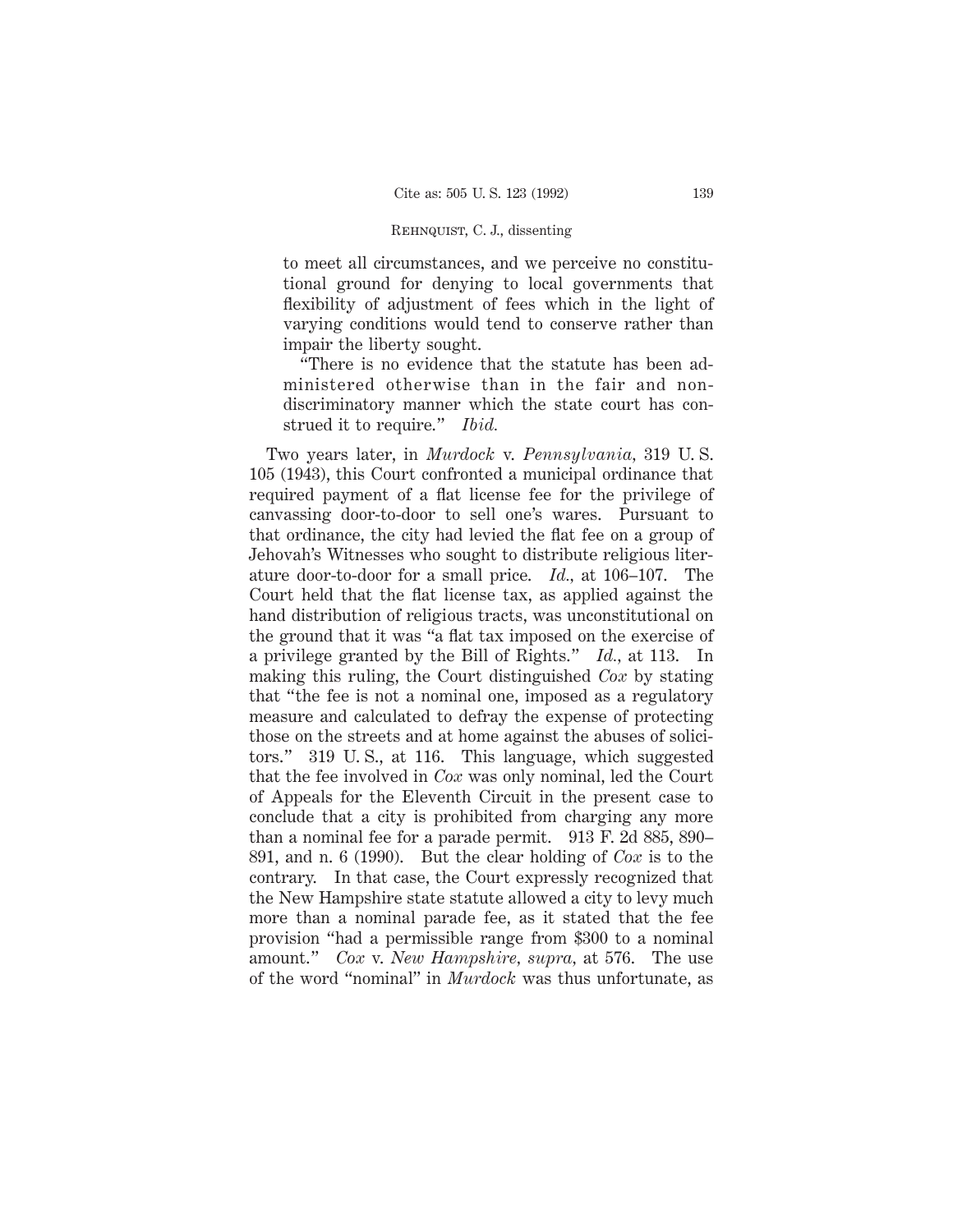it represented a mistaken characterization of the fee statute in *Cox.* But a mistaken allusion in a later case to the facts of an earlier case does not by itself undermine the holding of the earlier case. The situations in *Cox* and *Murdock* were clearly different; the first involved a sliding fee to account for administrative and security costs incurred as a result of a parade on public property, while the second involved a flat tax on protected religious expression. I believe that the decision in *Cox* squarely controls the disposition of the question presented in this case, and I therefore would explicitly hold that the Constitution does not limit a parade license fee to a nominal amount.

II

Instead of deciding the particular question on which we granted certiorari, the Court concludes that the county ordinance is facially unconstitutional because it places too much discretion in the hands of the county administrator and forces parade participants to pay for the cost of controlling those who might oppose their speech. *Ante,* at 130–137. But, because the lower courts did not pass on these issues, the Court is forced to rely on its own interpretation of the ordinance in making these rulings. The Court unnecessarily reaches out to interpret the ordinance on its own at this stage, even though there are no lower court factual findings on the scope or administration of the ordinance. Because there are no such factual findings, I would not decide at this point whether the ordinance fails for lack of adequate standards to guide discretion or for incorporation of a "heckler's veto," but would instead remand the case to the lower courts to initially consider these issues.

The Court first finds fault with the alleged standardless discretion possessed by the county administrator. The ordinance provides that the administrator "shall adjust the amount to be paid in order to meet the expense incident to the administration of the Ordinance and to the maintenance of public order in the matter licensed." App. to Pet. for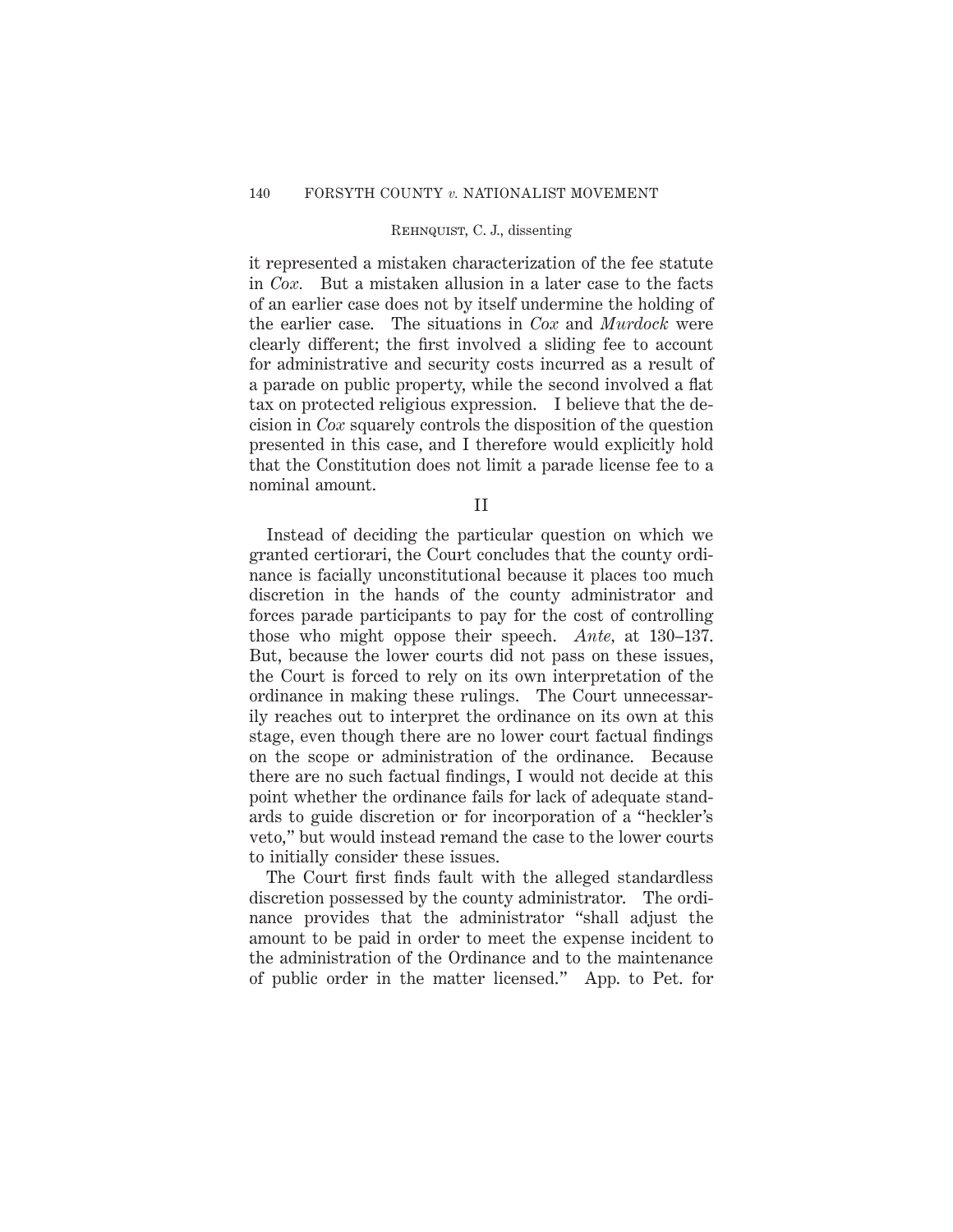Cert. 119. In this regard, the ordinance clearly parallels the construction of the statute we upheld in *Cox.* 312 U. S., at 577 (statute did not impose "a revenue tax, but one to meet the expense incident to the administration of the Act and to the maintenance of public order in the matter licensed" (internal quotation marks omitted)). The Court worries, however, about the possibility that the administrator has the discretion to set fees based upon his approval of the message sought to be conveyed, and concludes that "the county's authoritative constructio[n] of the ordinance" allows for such a possibility. *Ante,* at 131. The Court apparently envisions a situation where the administrator would impose a \$1,000 parade fee on a group whose message he opposed, but would waive the fee entirely for a similarly situated group with whom he agreed. But the county has never rendered any "authoritative construction" indicating that officials have "unbridled discretion," *ante,* at 133, in setting parade fees, nor has any lower court so found. In making its own factual finding that the ordinance does allow for standardless fee setting, this Court simply cites four situations in which the administrator set permit fees—two fees of \$100, one of \$25, and one of \$5. *Ante,* at 132. On the basis of this evidence, the Court finds that the administrator has unbridled discretion to set permit fees. The mere fact that the permit fees differed in amount does not invalidate the ordinance, however, as our decision in *Cox* clearly allows a governmental entity to adopt an adjustable permit fee scheme. See *Cox* v. *New Hampshire, supra,* at 577 ("[W]e perceive no constitutional ground for denying to local governments th[e] flexibility of adjustment of fees"). It is true that the Constitution does not permit a system in which the county administrator may vary fees at his pleasure, but there has been no lower court finding that that is what this fledgling ordinance creates. And, given the opportunity, the District Court might find that the county has a policy that precludes the administrator from arbitrarily imposing fees. Of course, the District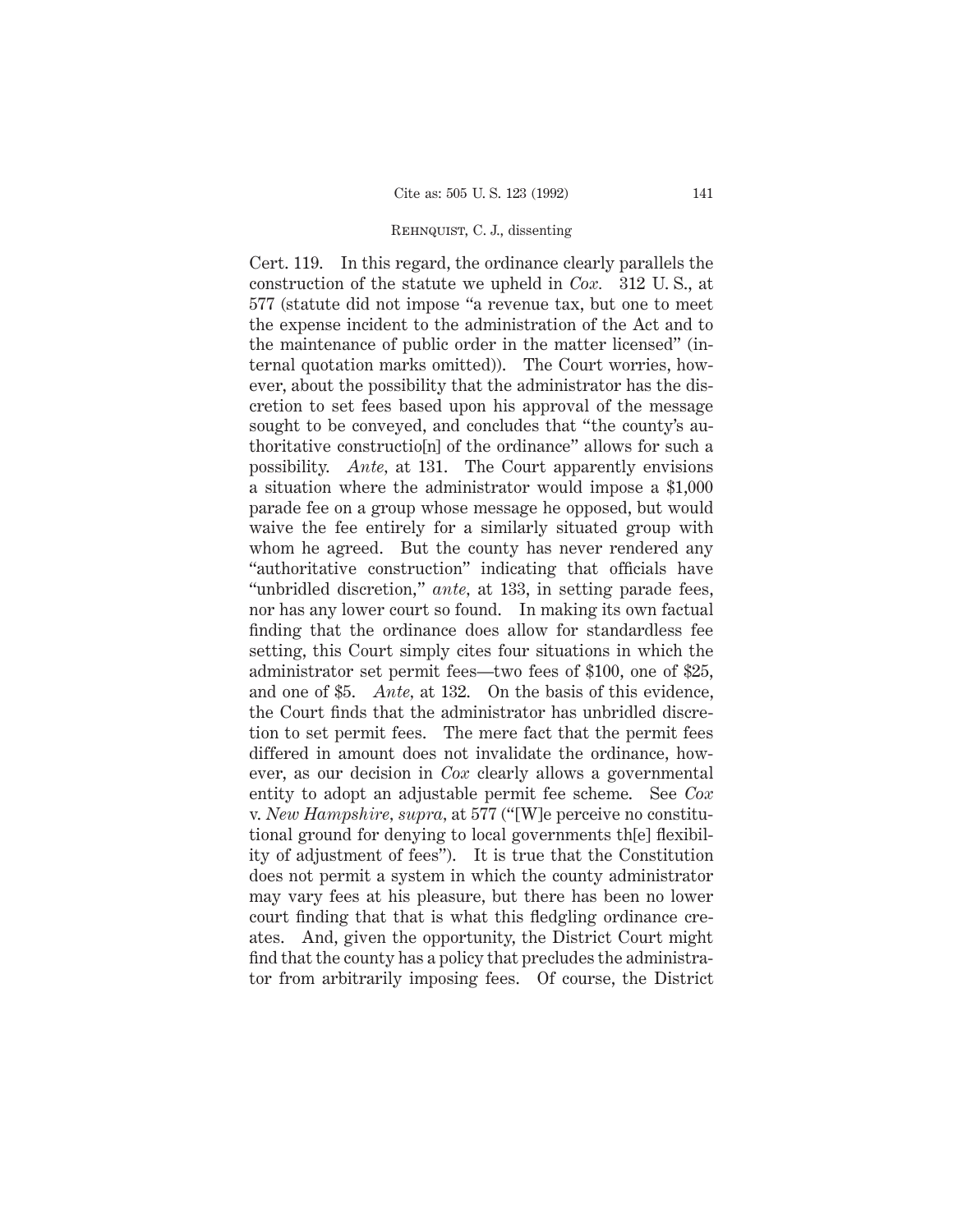Court might find that the administrator does possess too much discretion. In either case, I believe findings by the District Court on the issue would be preferable.

The Court relies on *Ward* v. *Rock Against Racism,* 491 U. S. 781, 795–796 (1989), for the proposition that the county's interpretation of the ordinance must be considered. In that case, however, we relied upon District Court findings concerning New York City's limiting interpretation of a noise regulation. *Id.,* at 795. I would prefer to remand this case so that the Court might rely on such express findings here as well.

The Court's second reason for invalidating the ordinance is its belief that any fee imposed will be based in part on the cost of security necessary to control those who *oppose* the message endorsed by those marching in a parade. Assuming 100 people march in a parade and 10,000 line the route in protest, for example, the Court worries that, under this ordinance, the county will charge a premium to control the hostile crowd of 10,000, resulting in the kind of "heckler's veto" we have previously condemned. *Ante,* at 133–136. But there have been no lower court findings on the question whether or not the county plans to base parade fees on anticipated hostile crowds. It has not done so in any of the instances where it has so far imposed fees. *Ante,* at 132. And it most certainly did not do so in this case. The District Court below noted that:

"[T]he instant ordinance alternatively permits fees to be assessed based upon 'the expense incident to . . . the maintenance of public order.' If the county had applied this portion of the statute, the phrase might run afoul of . . . constitutional concerns....

"However, in the instant case, plaintiff did not base their *[sic]* argument upon this phrase, but contended that the mere fact that a \$100 fee was imposed is unconstitutional, especially in light of the organization's financial circumstances. *The evidence was clear that the*